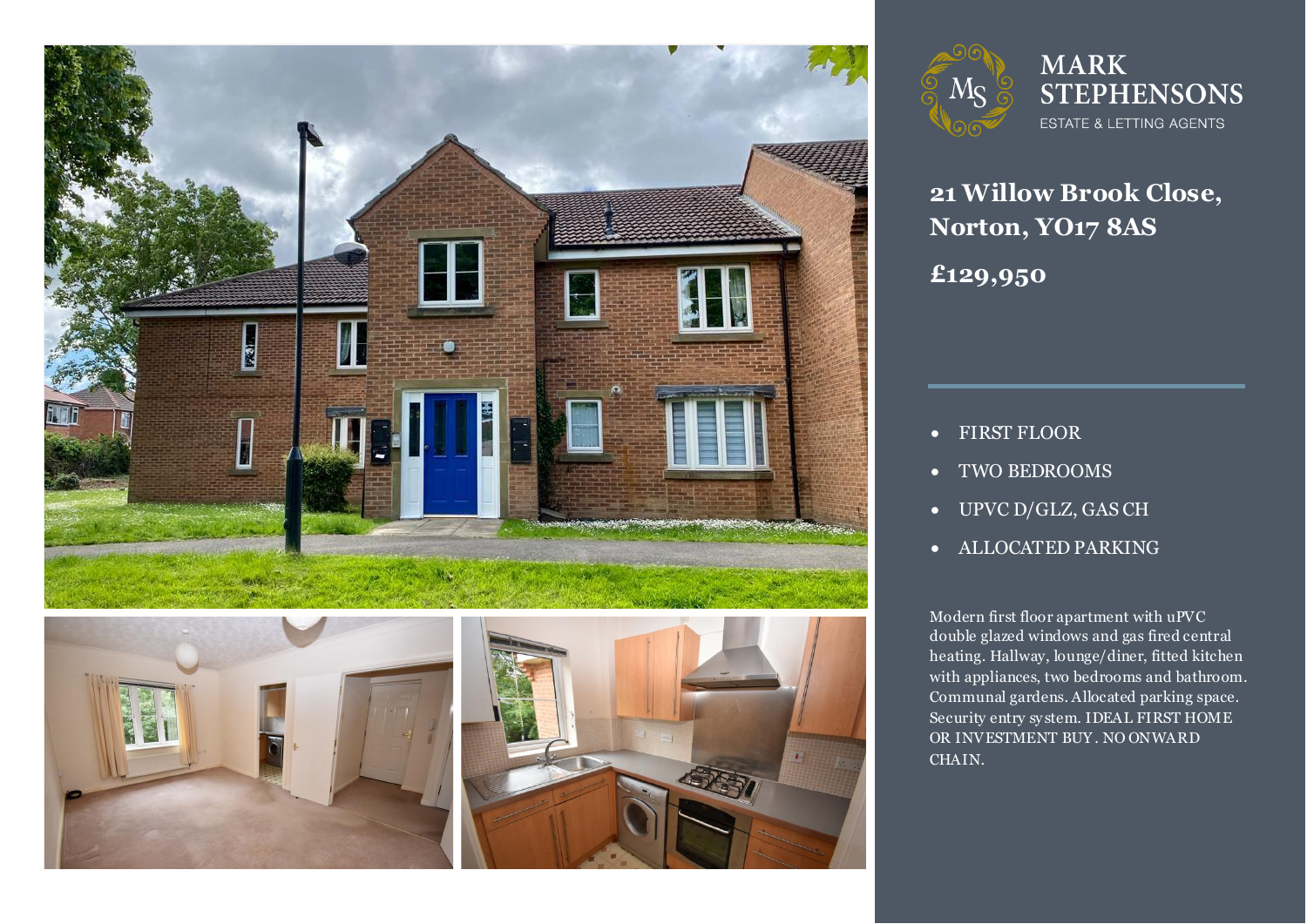

### GROUND FLOOR

## Full Description DIRECTIONS

Located within easy reach of the town centre and the wide range of amenities available therein the property is best found by heading into Norton along Church Street proceeding straight across at the miniroundabout onto Commercial Street. Proceed onto Scarborough Road, over the bridge taking the next right onto Beckside which becomes Willow Brook Close. Number 21 can be clearly identified by our board.

# Band B

SERVICES All mains are connected.

**HALLWAY** Main entrance door, leading off to:

## LIVING ROOM

15' 8" x 10' 2" (4.78m x 3.1m) Front window, radiator, leading off to:

## **KITCHEN**

A good range of base and wall units, front window, gas boiler (replaced in late 2020).

# COUNCIL TAX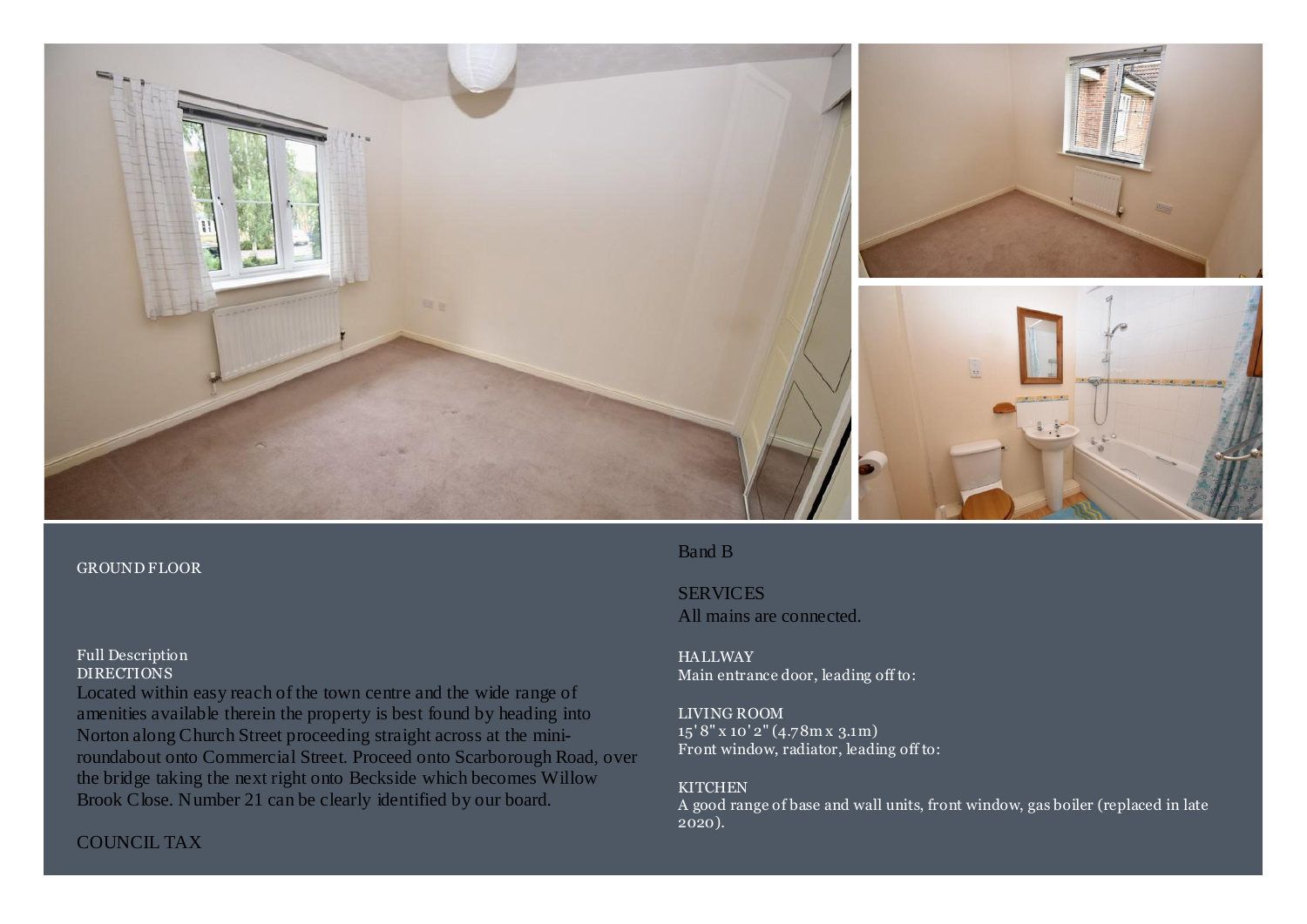BATHROOM Modern suite comprising bath with shower over, WC and wash hand basin.

OUTSIDE Allocated parking space and communal gardens.

LEASE/MANAGEMENT FEE 999 year lease from 2002. Current Management Fee £43pcm

BEDROOM 1 10' 3" x 10' 2" (3.12m x 3.1m) Rear window, radiator.

BEDROOM 2 9' 7 " x 6' 10" (2.92m x 2.08m) Rear window, radiator.